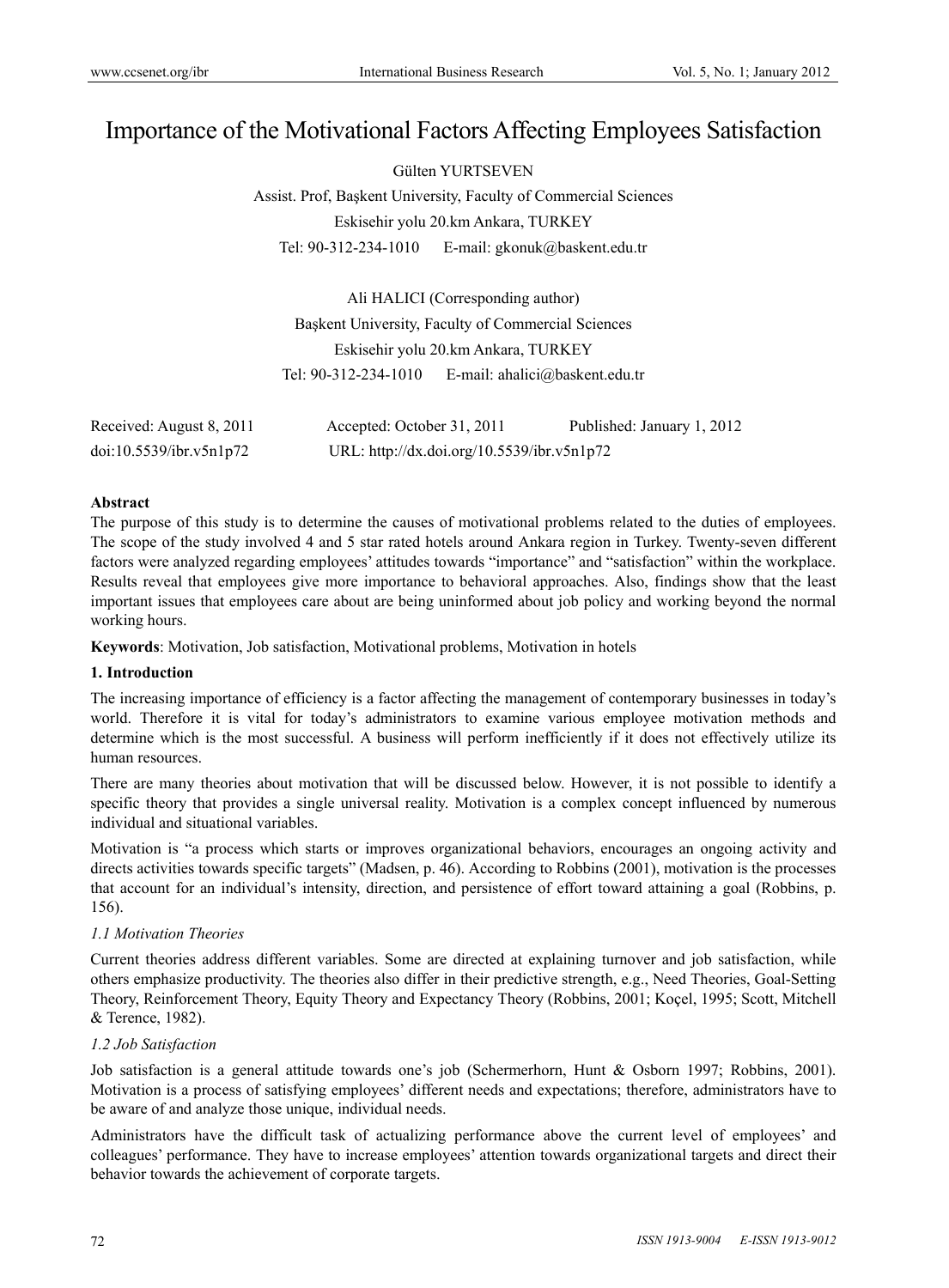## *1.3 Motivation and Job Satisfaction in the Literature*

There are many studies that have analyzed the relationship between motivation and job satisfaction and its relationship between and among other related variables (George & Jones, 1996; Newstrom & David, 1993; Mullins, 1989). Low wages and salaries, physical working conditions, low-status positions and tiring jobs are among the common reasons that cause problems in service sector businesses. Also, the prejudice of not considering the job as an important duty or as a promising career exists among the employees.

There are various studies evaluating the link between culture and job satisfaction. Huang & Van de Vliert (2003) showed that the link between intrinsic job characteristics and job satisfaction is stronger in richer countries, countries with better governmental social welfare programs, more individualistic countries, and smaller power distance countries. Probst, Martocchio, Drasgow & Lawler(2000) predicted that the "empowerment and continuous improvement practices would be more congruent in some cultures than in others and that value congruence would result in job satisfaction based on the theoretical constructs of individualism-collectivism and power distance." Pellegrini & Scandura (2006) used a structural, equation modeling approach to investigate relationships among leader-member exchange (LMX), delegation, paternalism and job satisfaction in Turkish business organizations. Results suggest that delegation might not be an effective management tool in the Middle Eastern context. Firestone, Garza, & Harris (2005) examined the relationship between the Protestant work ethic (PWE) and job satisfaction and productivity in Mexico which has a highly collectivistic culture. Results indicate that those with higher PWE scores tend to gain a greater vote of confidence and respect from their workplace supervisors, which translated into higher assessments of their workplace productivity. Huang & Van de Vliert (2004) showed that job level is positively related to job satisfaction in individualistic countries, but not in collectivistic countries. Moreover, the positive relationship between job level and job satisfaction holds only for jobs with much opportunity to use one's skills and abilities, especially in individualistic countries. Job level is even negatively related to job satisfaction in jobs with little opportunity to use one's skills and abilities in collectivistic countries. Thomas & Pekerti (2003) examined the moderating affect of national culture on the relationship between job satisfaction and the exchange behaviors of employees.

Motivation and job-satisfaction area were determined (Milman, 1985; Standish, 1982; Noel, Hamel & Bootman, 1982; Katzell & Yankelovich, 1976). Research and theory on employee job satisfaction and well-being has increasingly concentrated on both intrinsic and extrinsic motivational factors. According to self-determination theory (Deci & Ryan, 1985), autonomy, relatedness, and competence are three intrinsic psychological needs that, if fulfilled in the workplace, will lead to greater satisfaction, performance, and general well-being (Deci & Ryan, 1985).

Another area of study is correlation between job satisfaction and motivational factors. Some of these studies questioned this relationship in different sectors. Tzeng (2002) showed that nurses have a work environment in which the work characteristics are known to be linked to job satisfaction and good outcomes. Becherer, Morgan & Richard (1982) studied the relationship between job characteristics of industrial salespersons and motivation and satisfaction. Hunt M, Head TC and Sorensen PF, (1982) analyzed job characteristics, job satisfaction, motivation and the role of context variables using hospital pharmacists. Issues such as job characteristics, job-satisfaction, motivation and satisfaction with growth using a sample of industrial engineers. Wahba (1978) studied motivation, performance and job satisfaction of librarians. Influence of perceived job-enrichment and goal characteristics on employee satisfaction, motivation, and performance is another study topic researched by Maillet in 1994. According to Ma & MacMillan (1999), workplace conditions positively affected teacher satisfaction. Of these conditions, administration control was the most important, followed by teaching competence and organizational culture.

Some other researchers analyzed the relationship between job satisfaction and various specific motivational factors. Pool (1997) examined the predictive values of substitutes of leadership, leadership behavior, and work motivation in relation to job satisfaction based on a self-report questionnaire. The results of independent regression analyses revealed that all but subordinate substitutes were significant predictors of job satisfaction. Tsai PCF, Yen YF, Huang LC and Huang IC (2007) revealed that the two criterion in job satisfaction "the relationship with colleagues" and "the relationship with the family" significantly influenced employees' motivation. Igalens & Roussel (1999) examined how the elements of total compensation might influence work motivation and job satisfaction. Lawler EE and Hall DT (1970) investigated the relationship between job characteristics, job involvement, satisfaction, and intrinsic motivation. Cummings TG and Bigelow J (1976) studied the relationship among job satisfaction, job involvement and intrinsic motivation. Among the three-attitudinal variables, Chiu (2000) found that pay satisfaction and job satisfaction could mediate the effect of positive affectivity on work motivation. Ilardi BC, Leone D, Kasser T and Ryan RM's (1993) showed that both employee and supervisor ratings of intrinsic motivational factors were significantly related to work satisfaction, psychological health, and self-esteem, after controlling for the extrinsic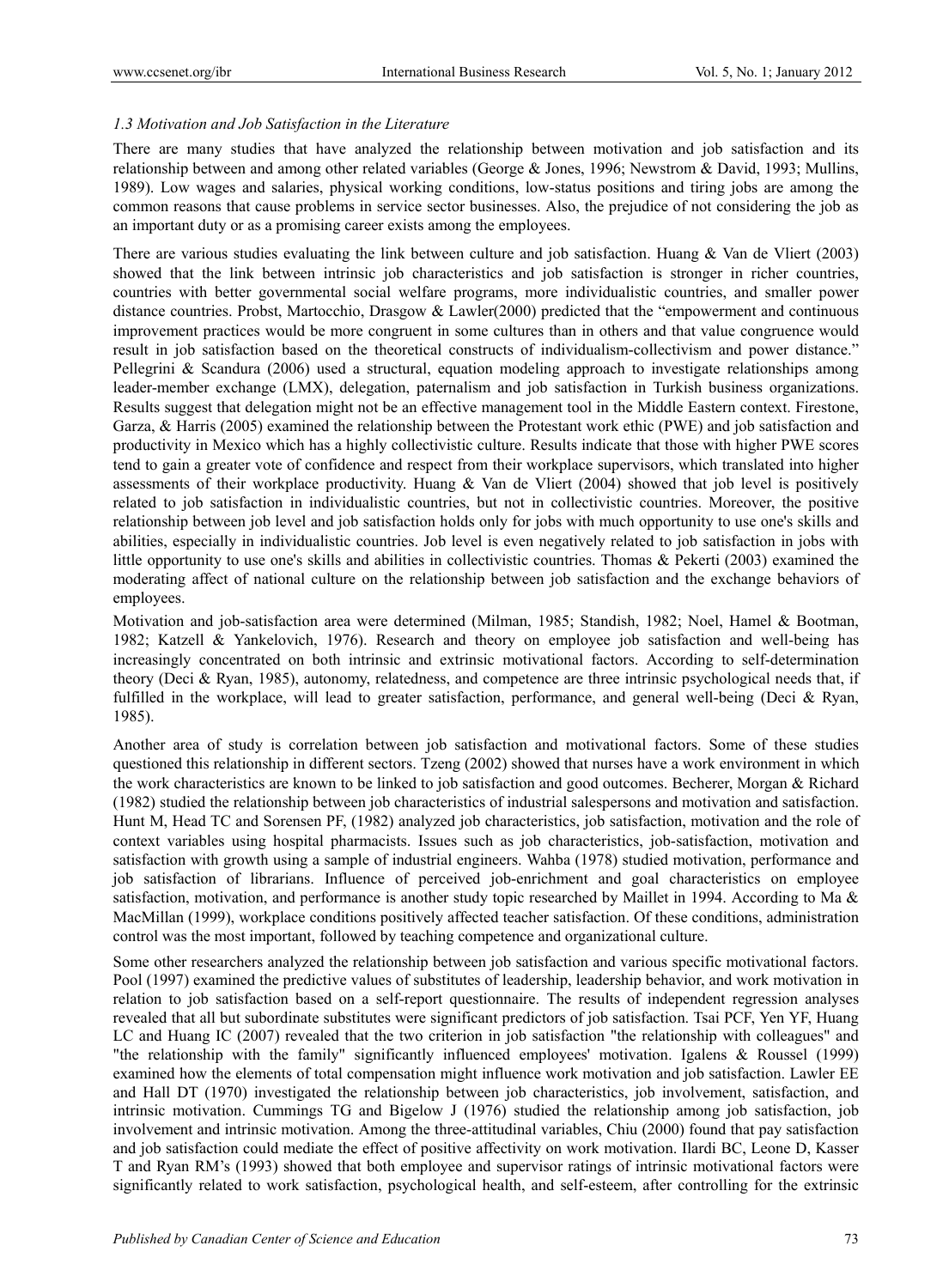factors of pay and job status. Orpen (1994) studied the interactive effects of work motivation and personal control on employee job-performance and satisfaction.

## **2. The Study**

Based on the above literature search, the purpose of this study is to determine the causes of motivational problems related to the duties of personnel working in the hotels in Ankara. A selected 27 different factors were examined within the context of importance and satisfaction. The study also tried to determine which factors do the personnel consider as most important in its work environment and to what degree do those factors are satisfied.

This study was conducted in 4 and 5 star hotels situated in Ankara, Turkey. To insure the validity and reliability of the research, responses from as many 4 and 5 star-rated hotels as possible were used ( $n= 12$  for five star hotels and n  $= 6$  for four star hotel). The survey was only administered to the house keeping staff in the hotels because of the difficulty of contacting the full complement of staff in the hotels and the possibility of variations in the results of different departments. One of the five star hotels decline participation in the survey because it was about to be sold. In 2 of the five star hotels the results gathered were not included in the results because personal relationships existed between a number of researchers and this could have biased the results. Therefore the actual sample consisted of 9 five star hotels and 6 four-star hotels. The total population used was 177 permanent staff from the housekeeping departments of the hotels. The number of the staff participating in the survey was 144, an 81.4% response rate.

For the purpose of collecting data in this survey, "the motivation problems" survey was used because it is well-known in management literature for its validity. The survey has two parts consisting of a total of 27 questions. In the first part the staffs were asked how important the various factors were, and in the second part they were asked how satisfactorily their employers performed in terms of these factors. Therefore, the importance given by the staff to the issued factors, and the satisfaction level achieved by the employing firm in terms of these factors regarding the employees were determined.

In the measurement of the survey questions, the 5-point Likert Scale was used. The scale reference points were: Importance Levels - "0" stands for "unimportant" and "4" stands for "very important"; and Satisfaction Levels - "0" stands for "not satisfactory at all" and "4" stands for "very satisfactory". In order to determine the demographic qualities of the respondents, five basic questions were added to the beginning of the survey.

The pilot study of the research was done in January 2004 using a randomly chosen hotel. The survey was administered by the researchers to insure that all participating staff answered the questions using the same terms. The personal interview method was used in order to provide the same understanding of the questions among all personnel and help attain reliable answers, particularly from lower-educated employees. All the survey questions were answered during lunchtimes or working hours. The Kendall's tau-c correlation coefficient was calculated in order to determine the relationship between the satisfaction level and the importance level given to the questions asked. The normal distributions of both variables were doubtful so the Wilcoxon Signed-Ranks Test, commonly used for comparing dependent pairs, was preferred. Both evaluations were utilized to calculate every question separately. The average, percentage calculation and standard deviation for every question were also determined.

## **3. Research Findings**

Research findings are classified into three parts: The first section presents the demographic statistics; the second section presents the responses to the questions directed at discovering motivation problems; and the final section presents the relationships between the demographic qualities and the motivation problems.

#### *3.1 Demographic Findings*

According to the data from the first 6 (demographic) questions, the total number of staff participating from the four-star hotels was 59 (41.0% of total respondents), and the total numbers of staff in five star hotels was 85 (59.0%). Of the total respondents, 43.1% were and 56.9% were men. The completed levels of education were: 41 primary school graduates, 33 secondary school graduates, 56 high school graduates, and 13 university graduates. None of the staff members had a PhD or a Masters degree. It is evident that most of the staff were not university graduates (90.9%) and the highest number of respondents were high school graduates (39.2%). 91 (63.2%) of the total participants were married and 53 (36.8%) of them were single. The average age of staff participating in the survey was 32.1 years, and the average length of tenure was 6.5 years. The tenure statistics of the staff indicated a widespread distribution.

#### *3.2 The Data Related to the Motivational Problems*

There are 26 questions for determining the motivational problems in this research. Additionally, a general importance and satisfaction question was asked to assist in the total evaluation. Questions were evaluated according to the Likert Scale.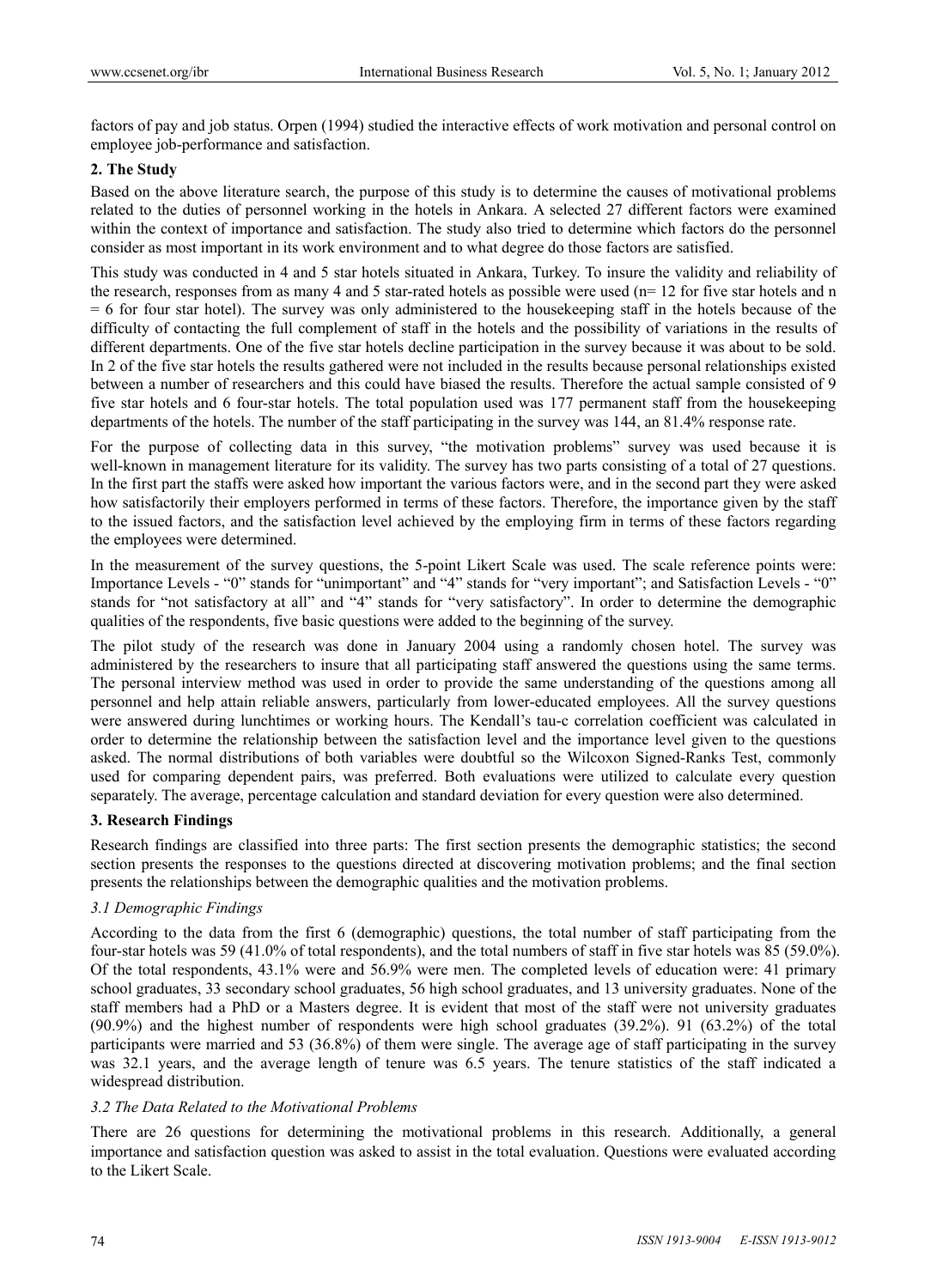Insert Table 1 Here

The evaluations of the questions are as follows:

 There is no relationship between the importance given for the salary earned and surveyed satisfaction levels of staff and no correlation between the salary levels and responses to the survey questions.

- The staff gave importance to job security, but the level of satisfaction they receive is low.
- The staff considered not to work extra hours important, but they usually must work extra hours.
- The staff thinks that social assistance is important, but they are not satisfied with the level given.
- The staff thinks that being rewarded is important, but the satisfaction level is low.

 The hotel staff thinks they should be appreciated for their performance, but they do not receive any appreciation.

 Hotel staffs are eager to participate in decision-making, but management does not allow them to participate in the process.

 Employees place importance on staffs' contribution in discussing company goals, but they do not have opportunities to contribute.

 Staff gives importance to not being informed about the general policies of the company but managers do not inform staff regarding companies' policies.

Staffs want to utilize their abilities, but they do not have any opportunities.

 The staff desire to improve and develop their personal skills and abilities, but they do not get any chance to improve themselves in their companies.

- Hotel staffs want to be trained, but they do not have the opportunity.
- Staffs want to be authorized and take responsibility in the working areas, but they do not get these opportunities.
- Staffs want respect between co-workers, but it does not exist.

 Staffs think it is important to be respected because of their jobs, both in work and social life, but they feel their jobs do not receive proper respect.

 Staff place importance on being sufficiently qualified to utilize tools and materials, but they believe the tools and materials are not current and efficient.

 Staffs think good working conditions are a perquisite for increased, positive performance, but there is a great discrepancy between the current conditions and what they should be.

- Staffs receive no satisfaction in their relationship with their employers, but it is highly important to them.
- Staffs want to communicate with the managers easily, but they do not get the training or opportunities.

 Staff place importance in the managers' ability to mediate disagreements and arguments, but they do not see this being done.

 Staff place importance on good attitudes and behaviors from their managers when there are disagreements between the staff and clients, but do not experience this.

Staffs want to work harmoniously with all groups/areas of the work place, but they do not experience this.

 Staff wishes to work co-operatively within their groups in the company, but do not have any satisfaction doing this.

- Staffs want their duties, authority and responsibilities to be clarified, but they are not.
- Staffs want job responsibilities to be equally distributed, but they are not.
- Staffs consider it important to be able to take holidays and vacations, but they are not able to take holidays and vacations easily.
- Staff generally give importance to attaining satisfaction in all areas, but indicated that they do not receive it.

#### *3.3 The Relationship between Demographic Characteristics and the Motivational Problems*

The differences between four and five star hotels were evaluated. In order to investigate the effect of each variable, correlations were calculated at  $p<0.05$ . A significant relationship between two characteristics is identified. First, there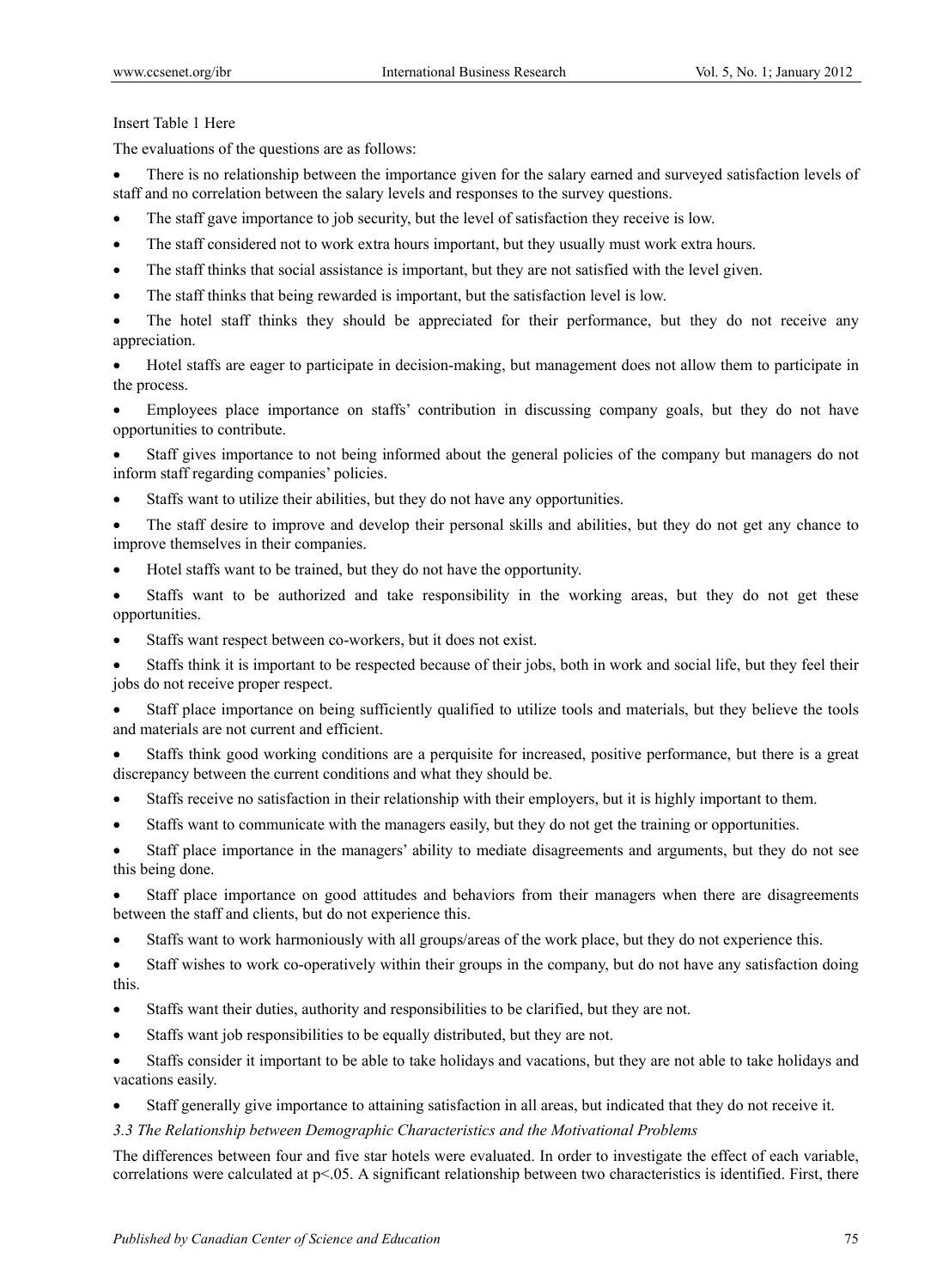is a significant relationship between the rating of hotel and the level of job satisfaction ( $p$ < 0.05). The direction of this relation is positive and its force is weak (0, 18).

#### (Insert Table 2. here)

Clearly the staffs working in five star hotels receive more satisfaction than those working in four-star hotels.

The second significant relationship is between tenure and the level of job satisfaction ( $p < 0.05$ ). The relation has a medium force  $(0, 23)$ . It is observed that there is a positive relationship between tenure and job satisfaction.

(Insert Table 3. here)

#### **4. Discussion of Findings**

According to the above results, the most important topics that concerned employees were getting on well with their colleagues and experiencing a positive and supportive attitude from their managers. These topics are based in the level of communication with colleagues or with managers. From the results, it is clear that the employees give more importance to behavioral approaches.

The less important issues that employees care about are being uninformed about job policy and working beyond regular working hours. Housekeeping personnel do not pay much attention to management policies. Employees feel distant from management, if their level of education is low and they do not see how to progress in their jobs. Hotels operate non-stop 24 hours per day, 365 days a year. Working hours for this industry are not fixed, especially during the busy seasons. Therefore, staffs often work overtime. The employees see this as a part of their obligation and do not expect extra compensation.

The employees give the same amount of importance to their salary and their job security. However, the level of satisfaction is low for job security. Housekeeping departments have one of the highest turnover rates in this sector. This clearly contributes to the level of importance given to job assurance. However, the relationships among co-workers and management often are more important to employees than job assurance and salary level.

Summarily, the conciliatory approach of the manager when a disagreement occurs with a customer, good relationships with their colleagues and collaboration are considered more important by employees.

The lowest satisfaction levels rank as follows: contributing to the determination of the management goals, rewarding for individual success and promoting personal progress. Salary level for the job, the possibilities for job training and job education follow these. The less important factors are appreciation for success, social aids like clothing and fuel support and health services and to have opinion about the decisions that are taken.

#### **5. Conclusion**

The level of satisfaction of the employees in 5 star hotels is higher. In Ankara, the 5 star hotels are more institutionalized than the other hotels. The magnitude of business affects the attitude of management. Therefore, at 5 star hotels' professional management comprehension is being adapted and the motivation of the employees has become more important. However, according to the results of this research, these areas are still not at the desired level.

Research regarding the employees' personal data, there is a positive relationship between the age of the worker and work satisfaction. The reason for the positive relationship is that as the workers age, their adaptation to the job increases. Conversely, young and new employees' expect excellent working conditions and desire quick promotions, but have a higher level of dissatisfaction when they start their jobs.

Through every area of this research, there is distinct correlation between the importance level and the satisfaction level. The employees were not satisfied regarding issues which are important for them. This shows that there are considerable motivational problems in the analyzed businesses. The basic reason for this is that the salaries and per diem rates are low in Turkey; therefore, the managers are not interested in the productivity of the employees. The rules for employees are well determined in the hotel sector. The price of not following the rules is quite heavy. Therefore, the managers feel no need to address motivational problems with their staff despite the need to increase service quality enough to make their hotels profitable and desirable. Further study should be done in other service areas to see if there are similarities to the above research.

## **References**

Becherer, R. C., Morgan, F. W., & Richards L. M. (1982). The job characteristics of industrial salespersons-relationship to motivation and satisfaction. *Journal of Marketing*, 46(4), 125-135.

Chiu, R. (2000). Does perception of pay equity, pay satisfaction, and job satisfaction mediate the effect of positive affectivity on work motivation? *Social Behavior and Personality*, 28(2), 177-184. http://dx.doi.org/10.2224/sbp.2000.28.2.177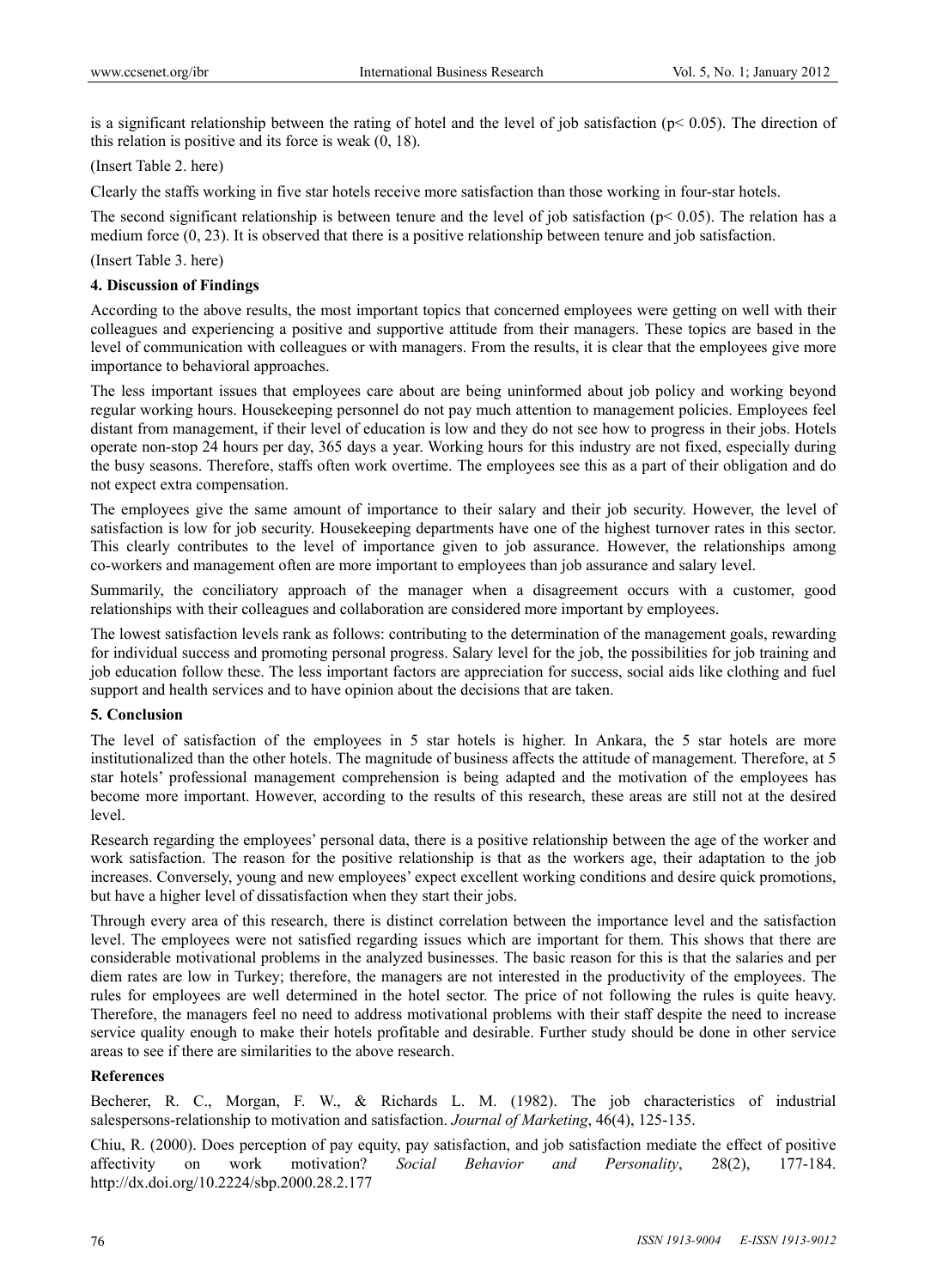Cummings, T. G., & Bigelow, J. (1976). Satisfaction, job involvement, and intrinsic motivation: An extension of Lawler and Hall's factor analysis. *Journal of Applied Psychology*, 61(4), 523-525. http://dx.doi.org/10.1037/0021-9010.61.4.523

Deci, E. L., & Ryan, R. M. (1985). *Intrinsic motivation and self-determination in human behavior*. New. York: Plenum. ISBN 0306420228.

Firestone, J. M., Garza, R. T., & Harris, R. J. (2005). Protestant work ethic and worker productivity in a Mexican brewery. *International Sociology,* 20(1), 27-44. http://dx.doi.org/10.1177/0268580905049908

George, J. M., & Jones, G. R. (1996). *Understanding and Managing Organizational Behavior. Reading.*  Massachusetts: Addison-Wesley Publishing Company.

Helphingstine, S. R., Head, T. C., & Sorensen, P.F. (1981). Job characteristics, job-satisfaction, motivation and satisfaction with growth- a study of industrial-engineers. *Psychological Reports*, 49(2), 381-382. http://dx.doi.org/10.2466/pr0.1981.49.2.381

Huang, X. Van de Vliert, E. (2003). Where intrinsic job satisfaction fails to work: national moderators of intrinsic motivation. *Journal of Organizational Behavior*, 24(2), 159-179. http://dx.doi.org/10.1002/job.186

Huang, X. Van de Vliert, E. (2004). Job level and national culture as joint roots of job satisfaction. *Applied Psychology*, 53(3), 329-348. http://dx.doi.org/10.1111/j.1464-0597.2004.00174.x

Hunt, M., Head, T. C., Sorensen, P. F. (1982). Job Characteristics, job-satisfaction, motivation and the role of context variables-a study of hospital pharmacists. *Psychological Reports*, 51(2), 394. http://dx.doi.org/10.2466/ pr0.1982.51.2.394

Igalens, J., Roussel, P. (1999). A study of the relationship between compensation package, work motivation and job satisfaction. *Journal of Organizational Behavior*, 20(7), 1003-1025. http://dx.doi.org/10.1002/(SICI)1099-1379(199912)20:7<1003::AID-JOB941>3.0.CO;2-K

Ilardi, B. C., Leone, D. Kasser, T., & Ryan, R. M. (1993). Employee and supervisor ratings of motivation-main effects and discrepancies associated with job-satisfaction and adjustment in a factory setting. *Journal of Applied Social Psychology*, 23(21), 1789-1805. http://dx.doi.org/10.1111/j.1559-1816.1993.tb01066.x

Katzell, R. A., & Yankelovich, D. (1976). Pay vs. work motivation and job-satisfaction. *Compensation Review*, 8(1), 54-56. http://dx.doi.org/10.1177/088636877600800107

Lambert, S. J. (1991). The combined effects of job and family characteristics on the job-satisfaction, job involvement, and intrinsic motivation of men and women workers. *Journal of Organizational Behavior*, 12(4), 341-363. http://dx.doi.org/10.1002/job.4030120408

Lawler, E. E., Hall, D. T. (1970). Relationship of job characteristics to job involvement, satisfaction, and intrinsic motivation. *Journal of Applied Psychology*, 54(4), 305. http://dx.doi.org/10.1037/0021-9010.61.4.523

Ma, X. MacMillan, R. B. (1999). Influences of Workplace Conditions on Teachers' Job Satisfaction. *The Journal of Educational Research*, 93(1), 39-47. http://dx.doi.org/10.1080/00220679909597627

Madsen, K. B. (1968). *Theories of Motivation*. (4th ed.). Ohio: The Kest State University Press.

Maillet, L. J. (1984). Influence of Perceived job-enrichment and goal characteristics on employees satisfaction, motivation, and perfornance. *PsychologicalReports*, 54(1), 131-137. http://dx.doi.org/10.2466/pr0.1984.54.1.131

Milman, V. E. (1985). Working Motivation and job-satisfaction. *Psikhologicheskii Zhurn.,* 6(5), 62-72.

Mullins, L. (1989). *Management and Organizational Behavior*. (2nd ed.). London: Pitman Pub.

Newstrom, J. W., & Davis, K. (1993). *Organizational Behavior: Human Behavioral Work*. (9th ed.). New York: McGraw-Hill, Inc.

Orpen, C. (1994). Interactive effects of work motivation and personal control on employee job-performance and satisfaction. *Journal of Social Psychology*, 134(6), 855-856. http://dx.doi.org/10.1080/00224545.1994.9923021

Pellegrini, E. K., & Scandura, T. A. (2006). Leader-member exchange (LMX), paternalism, and delegation in the Turkish business culture: An empirical investigation. *Journal of International Business Studies*, 37(2), 264-279. http://dx.doi.org/10.1057/palgrave.jibs.8400185

Pool, S. W. (1997). The relationship of job satisfaction with substitutes of leadership, leadership behavior, and work motivation. *The Journal of Psychology*, 131(3), 271-283. http://dx.doi.org/10.1080/00223989709603514

Robbins, S. (2001). *Organizational Behavior.* (9th ed.). New Jersey: Prentice Hall Inc.

Robert, C., Probst, T. M., Martocchio, J. J., Drasgow, F., & Lawler, J. J. (2000). Empowerment and continuous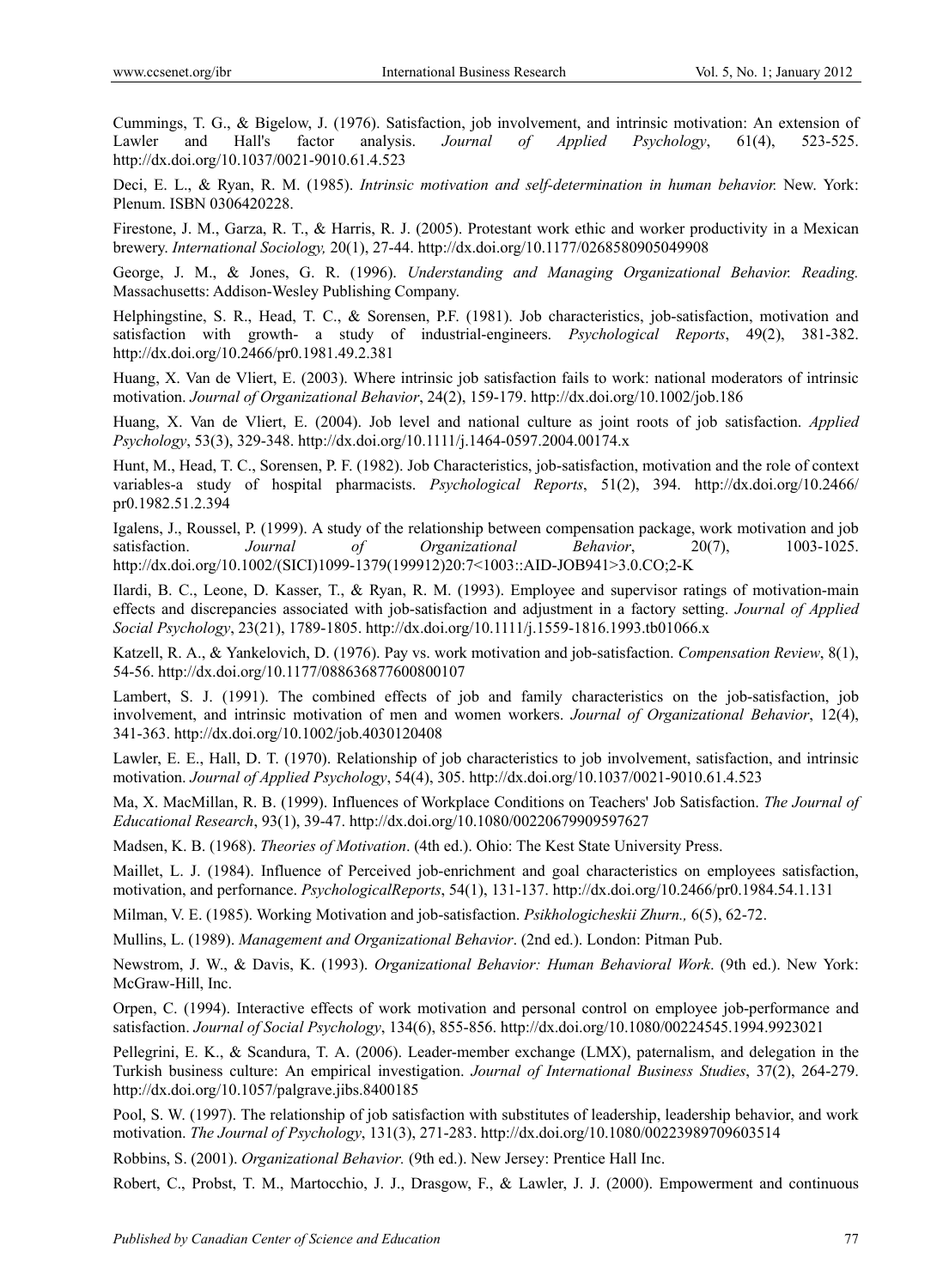improvement in the United States, Mexico, Poland, and India: Predicting fit on the basis of the dimensions of power distance and individualism. *Journal of Applied Psychology*, 85(5), 643-648. http://dx.doi.org/10.1037/0021-9010.85.5.64

Schermerhorn, J. R., Hunt, Jr.J. G., & Osborn, R. N. (1997). *Organizational Behavior*. (6th ed.). New York: John Wiley & Sons, Inc.

Scott, W., Mitchell, G., & Terence, R. (1972). *Organization Theory. A Structural and Behavioral Analysi*. Illinois: Richard D. Irwin, Inc.

Standish, R. C. (1982). Job-satisfaction and Motivation. *American Journal of Hospital Pharmacy*, 39(9), 1460.

Thomas, D. C., & Pekerti, A. A. (2003). Effect of culture on situational determinants of Exchange behavior in organizations-a comparison of New Zealand and İndonesia. *Journal of Cross-Culturel Psychology*, 34(3), 269-281. http://dx.doi.org/10.1177/0022022103034003002

Tsai, P. C. F., Yen, Y. F., Huang, L. C., & Huang, I. C. (2007). A study on motivating employees' learning commitment in the post-downsizing era: Job satisfaction perspective. *Journal of World Business*, 42(2), 157-169. http://dx.doi.org/10.1016/j.jwb.2007.02.00

Tzeng, H. M. (2002). The influence of nurses' working motivation and job satisfaction on intention to quit: an empirical investigation in Taiwan. *International Journal of Nursing Studies*, 39(8), 867-878. http://dx.doi.org/10.1016/S0020-7489(02)00027-5

Wahba, S. P. (1978). Motivation, performance and job satisfaction of librarians. *Law Library Journal*, 71(2), 270-278.

| <b>Ouestions</b>                                        | L/S  | L/I  | Tau-c Corr. Coef.  |             | Wilcoxon<br>Signed R.T. |             |
|---------------------------------------------------------|------|------|--------------------|-------------|-------------------------|-------------|
|                                                         | Mean | Mean | Value              | Sig.        | Z-value                 | Sig.        |
| 1. The level of salary                                  | 3,55 | 2,18 | $0.022 \pm 0.053$  | n/s         | $-8,687$                | ${\bf S}$   |
| 2. Job security                                         | 3.55 | 2,24 | $0.101 \pm 0.490$  | $\mathbf S$ | $-8,089$                | S           |
| 3. Extra working hours                                  | 2,87 | 2,14 | $0.164 \pm 0.068$  | ${\bf S}$   | $-4,729$                | ${\bf S}$   |
| 4. Social aid other than the salary                     | 3,44 | 2,15 | $0,073 \pm 1,376$  | n/s         | $-7,462$                | S           |
| 5. Reward for success (apart from the salaries)         | 3,26 | 1,83 | $0,020 \pm 0,055$  | n/s         | $-7,552$                | s           |
| 6. Appreciation for success (Moral award)               | 3,45 | 2,06 | $-0.004 \pm 0.057$ | n/s         | $-7,526$                | $\,$ s      |
| 7. Participation to the decisions                       | 3,19 | 2,24 | $0.205 \pm 0.063$  | s           | $-6,832$                | S           |
| 8. Participation in the determination of the aims       | 2,61 | 1,52 | $0,217\pm0,067$    | $\mathbf S$ | $-6,578$                | S           |
| 9. Uninformed about the common policy                   | 2,86 | 2,01 | $0.319 \pm 0.061$  | ${\bf S}$   | $-5,976$                | S           |
| 10. Being opportunity of using personal skills actively | 3,44 | 2,40 | $0,125\pm0,054$    | ${\bf S}$   | $-7,300$                | s           |
| 11. Possibility for career progress and development     | 3,40 | 1,91 | $0.042 \pm 0.052$  | n/s         | $-7,918$                | ${\bf S}$   |
| 12. Availability of internal training programs          | 3,43 | 2,18 | $0,047 \pm 0,054$  | n/s         | $-7,299$                | s           |
| 13. Level of assigned responsibility                    | 3,64 | 2,84 | $0,107\pm0,043$    | ${\bf S}$   | $-6,329$                | ${\bf S}$   |
| 14. Esteem and prestige between colleagues              | 3,45 | 2,61 | $0.191 \pm 0.047$  | s           | $-6,278$                | s           |
| 15. Esteem and prestige of the work in society          | 3,32 | 2,35 | $0,180\pm0,054$    | $\rm S$     | $-6,633$                | ${\bf S}$   |
| 16. Adequacy of the material, equipment exc.            | 3,49 | 2,71 | $0,190\pm0.053$    | $\mathbf S$ | $-6,497$                | S           |
| 17. Work conditions                                     | 3,50 | 2,73 | $0,120\pm0,052$    | $\mathbf S$ | $-5,914$                | s           |
| 18. Attitudes of managers towards relationships         | 3,63 | 2,95 | $0.132 \pm 0.048$  | $\mathbf S$ | $-6,004$                | ${\bf S}$   |
| 19. Possibilities discussion with managers              | 3,57 | 2,95 | $0.192 \pm 0.051$  | $\mathbf S$ | $-5,472$                | S           |
| 20. Conciliatory approaches (among employees)           | 3,48 | 2,91 | $0,216 \pm 0,055$  | $\mathbf S$ | $-5,030$                | ${\bf S}$   |
| 21. Conciliatory approaches (customers-employees)       | 3,48 | 3,18 | $0.330 \pm 0.053$  | $\mathbf S$ | $-3,553$                | S           |
| 22. Accord between employees                            | 3,67 | 3,15 | $0,187 \pm 0,045$  | ${\bf S}$   | $-5,633$                | S           |
| 23. Collaboration between employees                     | 3,60 | 3,11 | $0,245 \pm 0,044$  | $\mathbf S$ | $-5,070$                | ${\bf S}$   |
| 24. Clarification of job responsibilities and authority | 3,57 | 2,91 | $0,195\pm0,054$    | s           | $-6,333$                | S           |
| 25. Fairness of job distribution                        | 3,57 | 2,77 | $0,213\pm0,044$    | $\rm S$     | $-6,232$                | S           |
| 26. Receipt of leave and holiday rights                 | 3,58 | 2,87 | $0,115\pm0,050$    | s           | $-5,648$                | s           |
| 27. Level of job satisfaction for the employees         | 3,57 | 2,57 | $0,115\pm0,051$    | $\rm S$     | $-7,594$                | $\mathbf S$ |

Table 1. The Average Scores of Satisfaction and Importance of the Factors

 $(p \le 0.05)$